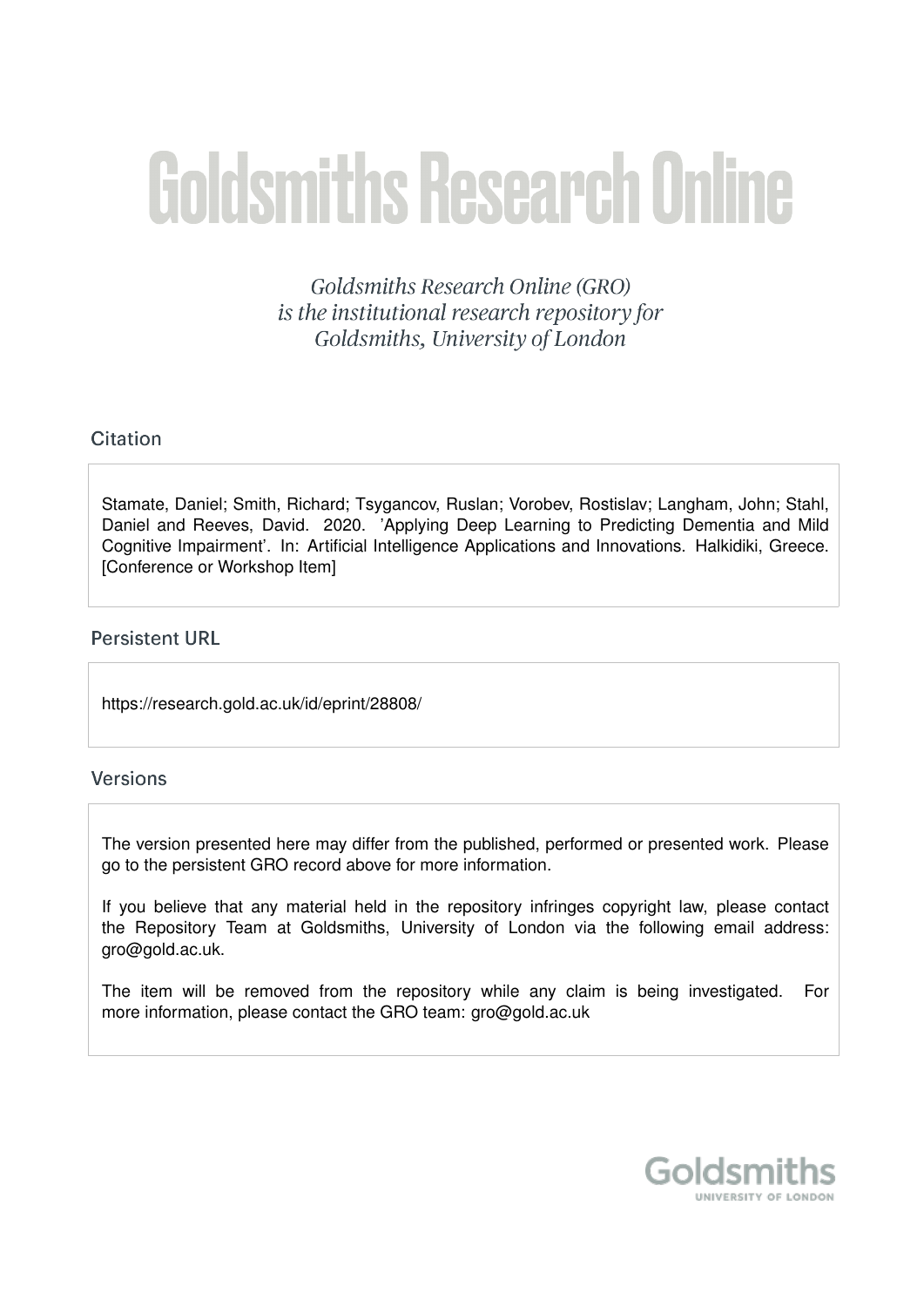# Applying Deep Learning to Predicting Dementia and Mild Cognitive Impairment

Daniel Stamate<sup>1,2,4</sup>, Richard Smith<sup>1,2</sup>, Ruslan Tsygancov<sup>1</sup>, Rostislav Vorobev<sup>1</sup>, John Langham<sup>1,2</sup>, Daniel Stahl<sup>3</sup>, David Reeves<sup>4</sup>

1 Data Science & Soft Computing Lab, London <sup>2</sup>Computing Department, Goldsmiths, University of London <sup>3</sup> Department of Biostatistics and Health Informatics, King's College London <sup>4</sup>Division of Population Health, Health Services Research & Primary Care, University of Manchester

Abstract. Dementia has a large negative impact on the global healthcare and society. Diagnosis is rather challenging as there is no standardised test. The purpose of this paper is to conduct an analysis on ADNI data and determine its effectiveness for building classification models to differentiate the categories Cognitively Normal (CN), Mild Cognitive Impairment (MCI), and Dementia (DEM), based on tuning three Deep Learning models: two Multi-Layer Perceptron (MLP1 and MLP2) models and a Convolutional Bidirectional Long Short-Term Memory (ConvBLSTM) model. The results show that the MLP1 and MLP2 models accurately distinguish the DEM, MCI and CN classes, with accuracies as high as 0.86 (SD 0.01). The ConvBLSTM model was slightly less accurate but was explored in view of comparisons with the MLP models, and for future extensions of this work that will take advantage of time-related information. Although the performance of ConvBLSTM model was negatively impacted by a lack of visit code data, opportunities were identified for improvement, particularly in terms of pre-processing.

Keywords: Dementia prediction, Artificial Neural Networks, Deep Learning, Multi-Layer Perceptron, ConvBLSTM, ReliefF, SMOTE.

#### 1 Introduction

Dementia is a loss of cognitive function. People with this condition have problems with socialization and with their daily lives. The disorder leads to damage or loss of memory, language skills, problem-solving, visual perception, self-management, and the reduced ability to pay attention and to focus. Some people with dementia cannot control their emotions, and their personalities may change. Alzheimer's disease accounts for 60% to 80% of cases of dementia [1].

Worldwide, more than 47.5 million people suffer from dementia currently, and every year there are 7.7 million new cases. The proportion of the general population aged 60 and over with dementia is estimated to be between 5% and 8% [1]. For comparison, dementia is currently more expensive in terms of health care and social assis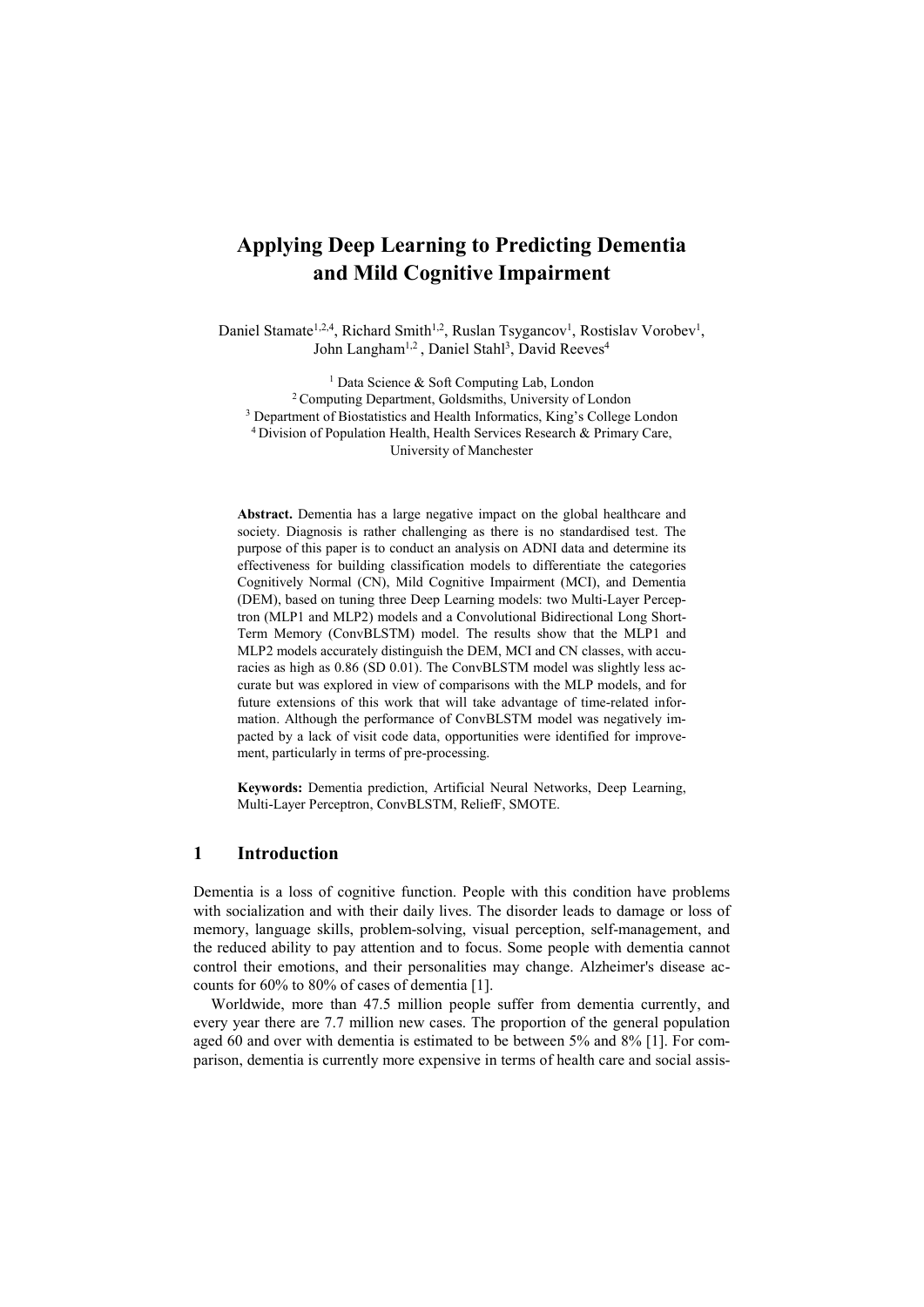tance than cancer, stroke and chronic heart disease taken together [1]. It is estimated that by 2030, the population with dementia will be approximately 75 million and this condition will cost society US\$ 2 trillion [2]. There is no treatment at the present to cure dementia, however, the life of those patients can be supported and improved. The principal goals for dementia care are: providing information and long-term support to caregivers; optimising cognition, activity, physical health and well-being; detecting and treating behavioural and psychological symptoms; and early diagnosis. In terms of diagnosing dementia, the earlier a person receives a correct diagnosis, the sooner help can be provided. There is however a significant obstacle in diagnosing dementia because there is no standardized test for detecting it [3]. On the other hand, current thinking suggests that 35% of cases of dementia could be prevented if personalized risk could be estimated in advance, helping early informed decisions by clinicians and patients. As such, in addition of efforts to improve dementia diagnosis, there is lately a particular focus of researchers also in developing approaches to predicting risk of dementia [19, 21, 10].

This work proposes a machine learning approach to predicting dementia, in particular based on deep learning. The health care sector is one of the most important areas for machine learning applications. However, it is one of the most complex fields [4] and one of the most challenging, especially in the areas of diagnosis and prediction [5].

According to literature, there are hundreds of possible predictors for dementia, which can generally be categorized based on the following types of models: neuropsychological based models, health-based models, multifactorial models and genetic risk scores [19]. The applicability of these models spreads in multiple directions [16, 20, 21]. The magnetic resonance imaging (MRI), in combination with multiplex neural networks, have been used to segregate healthy brains from progressive mild cognitive impairment (pMCI), based on the structural atrophy of the brain because of Alzheimer's disease [20]. Routine primary care patient records in UK have been and are currently used to develop a risk score for the purposes of estimating how at risk an individual may be of developing dementia, by using conventional statistical methods and modern machine learning algorithms [10, 21]. Positron emission tomography (PET) scans and the regional analysis of the protein amyloid-β, have been used by a Random Forest classifier to identify patients with age-related stable MCI and pMCI [22]. In a recent EMIF-AD study [16], a machine learning methodology based on Extreme Gradient Boosting XGBoost, Random Forest and Deep Learning, has been proposed for Alzheimer's based dementia diagnosis using metabolites in the blood which were proven by the study to be as accurate predictors as the widely accepted but invasive to measure cerebrospinal fluid (CSF) biomarkers.

The present work proposes a new approach to predicting dementia using Deep Learning based on the ADNI (Alzheimer's Disease Neuroimaging Initiative) data [6, 17]. The ADNI dataset we use in this study contains the classes Cognitive Normal (CN), Mild Cognitive Impairment (MCI), and Dementia (DEM). Information gain and ReliefF methods [9, 18] were alternatively used for feature selection. The training, tuning and testing of the predictive models were performed with cross-validation using Deep Neural Network algorithms. The stability of model performances was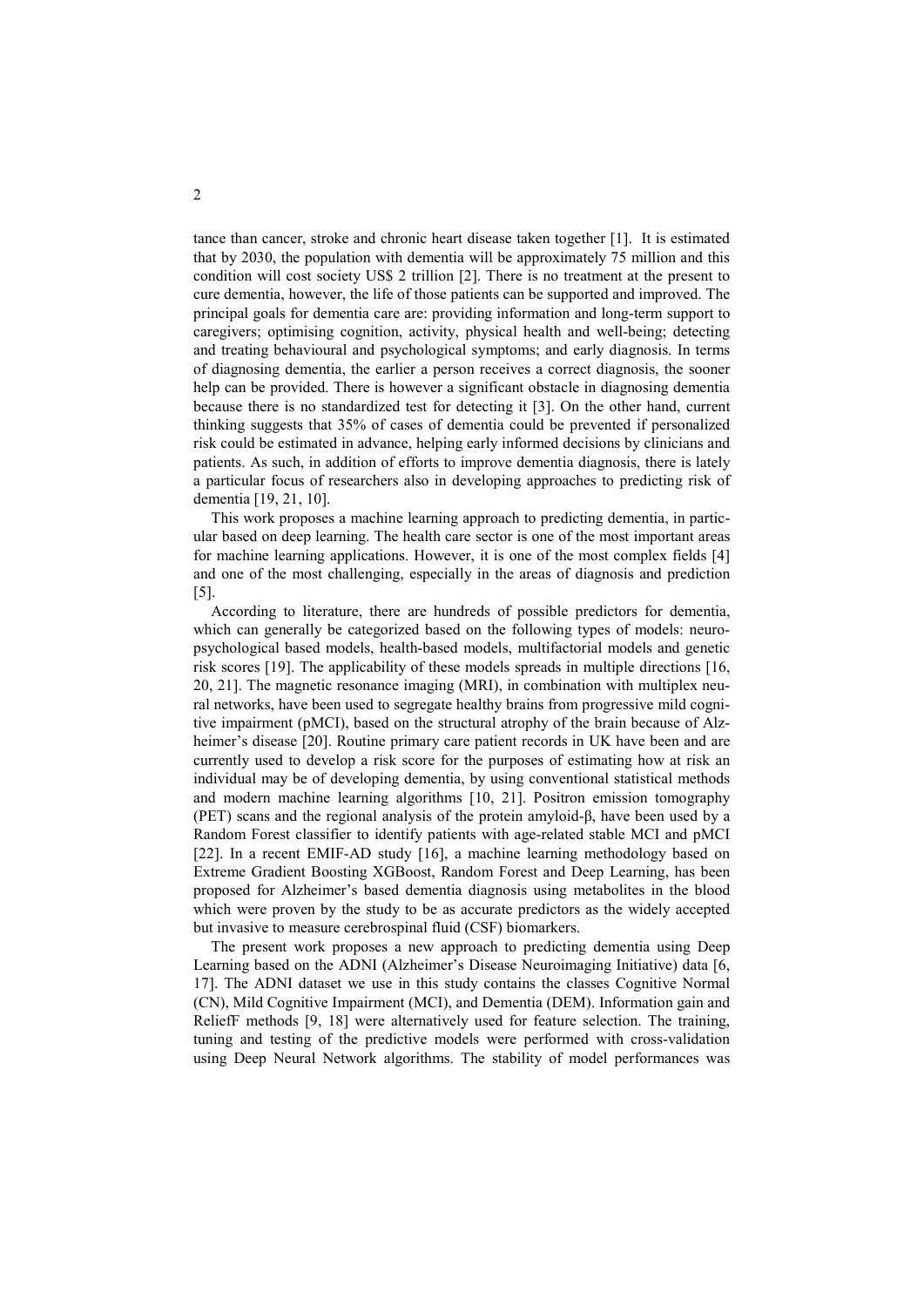studied using Monte Carlo simulations. In particular, this work explores the use of three Deep Learning models: two Deep Feedforward Networks which are Multi-Layer Perceptron models (MLP1 and MLP2), and a Convolutional Bidirectional Long Short-Term Memory (ConvBLSTM) model [7, 8]. Good prediction performances were obtained with MLP1 and MLP2 for dementia: the sensitivities were 0.87 (SD 0.03) and 0.77 (SD 0.01) and the specificities were 0.97 (SD 0.01) and 0.98 (SD 0.01), respectively. The ConvBLSTM model was slightly less accurate in this study but was explored in view of comparisons with the MLP models, and also for future extensions of this work that will take advantage of time-related information in the ADNI data by using the ConvBLSTM's capabilities exploiting such information.

The remaining of the paper is organised as follows. Section 2 introduces the ADNI data used in this study, and our approach of machine learning methodology based on feature selection, missing data and data imbalance treatments, and deep learning predictive modelling. The prediction results and model performance evaluation are presented in Section 3. Finally a discussion and conclusion section 4 ends the paper.

#### 2 Data and methods

#### 2.1 ADNI data repository

The Alzheimer's Disease Neuroimaging Initiative (ADNI) data repository was used for this work [17]. The ADNI study was launched in 2003 by the National Institute on Aging (NIA), the National Institute of Biomedical Imaging and Bioengineering (NIBIB), the Food and Drug Administration (FDA), private pharmaceutical companies and non-profit organizations as a \$60 million dollar, 5-year, public-private partnership.

There are three main goals of the ADNI study: (1) to detect Alzheimer's Disease (AD) at the earliest possible stage (pre-dementia) and identify ways to track the disease's progression with biomarkers; (2) to support advances in AD intervention, prevention and treatment through the application of new diagnostic methods at the earliest possible stages (when intervention may be most effective); and (3) to continually administer ADNI's innovative data-access policy, which make access to this data possible for scientists worldwide without any embargo.

#### 2.2 The Dataset and the description of variables

The data used in this study was downloaded via the adnimerge R package [6], which merges together report forms and biomarkers from the ADNI subprojects ADNIGO, ADNI1, and ADNI2 [17]. The data consists of several different sources: clinical and genetic data, MRI data, PET data and some additional biospecimen. There is also longitudinal information as each participant in the ADNI dataset can have more than one screening visit. In this study we did not work with medical images directly, but used features that had been extracted from the data already.

Our target label consisted of three different classes: Cognitive Normal (CN), Mild Cognitive Impairment (MCI) and Dementia (DEM). The original data comprised 113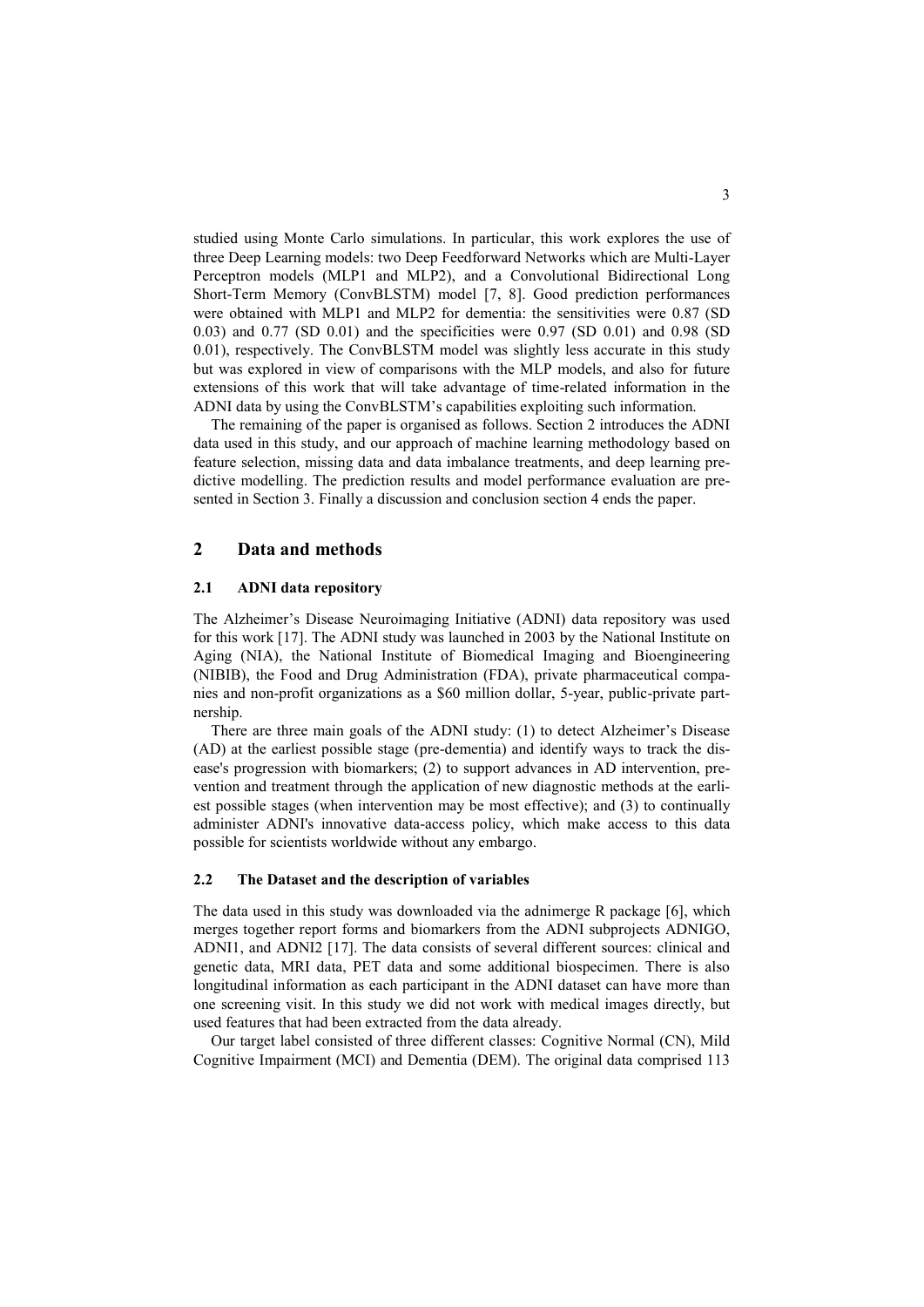variables and 13,272 observations (visits), with multiple observations per participant. The variables extracted from the original dataset were as follows [17]:

- Baselines Demographics: age, gender, ethnicity, race, marital status, and education level were included as predictors.
- Functional Activities Questionnaire  $(FAQ)$  is a test that can be used to assess the dependency on another person that a participant requires to carry out normal daily tasks.
- Mini-Mental State Exam (MMSE) is used to estimate the severity and progression of cognitive impairment and to follow the course of cognitive changes in an individual over time.
- PET measurements (FDG, PIB, AV45) are participants' brain function measurements.
- MRI measurements (Hippocampus, intracranial volume (ICV), MidTemp, Fusiform, Ventricles, Entorhinal and WholeBrain) are structural measurements of participants' brain.
- APOE4 is an integer measurement representing the appearance of epsilon 4 allele of the APOE gene.
- *ABETA, TAU, PTAU* are cerebrospinal fluid (CSF) biomarker measurements.
- Rey's Auditory Verbal Learning Test (RAVLT) are neurophysiological tests evaluating an individual's episodic memory.
- Everyday cognitive evaluations (Ecog) are questionnaires that illustrates a participant's ability to carry out everyday tasks.
- Logical Memory Delayed Recall Total Number of Story Units Recalled (LDELTOTAL) is a neuropsychological test that evaluates a person's ability to recall information after a prescribed amount of time.
- Modified Preclinical Alzheimer Cognitive Composite (mPACC) are tests that evaluate a person's cognition, episodic memory and timed executive function.
- ADAS and MOCA are generalized neuropsychological tests that evaluate a person's cognitive ability (e.g. memory, visuospatial, etc.).

The resulting data contained 1851 participants and 51 input attributes, and one output attribute. 75% of data was used as training data and 25% was used as test data to evaluate the performance of the models.

#### 2.3 Feature selection

To select a set of predictors, two feature selection methods were alternatively employed here. On one hand, we employed the Information Gain method and selected attributes scoring at least 0.01 [18]. One the other hand, we used ReliefF method [9, 18] which we chose to combine with a permutation test based on 500 random permutations of the labels. For instance, features with an observed Relief score corresponding to a distance of at least 1.96 standard deviations from the centre of the normal distribution built with the Relief scores, repeatedly calculated 500 times while labels were permuted randomly, were selected for further processing. This corresponds to the application of the statistical permutation test with significance level alpha=0.05.

4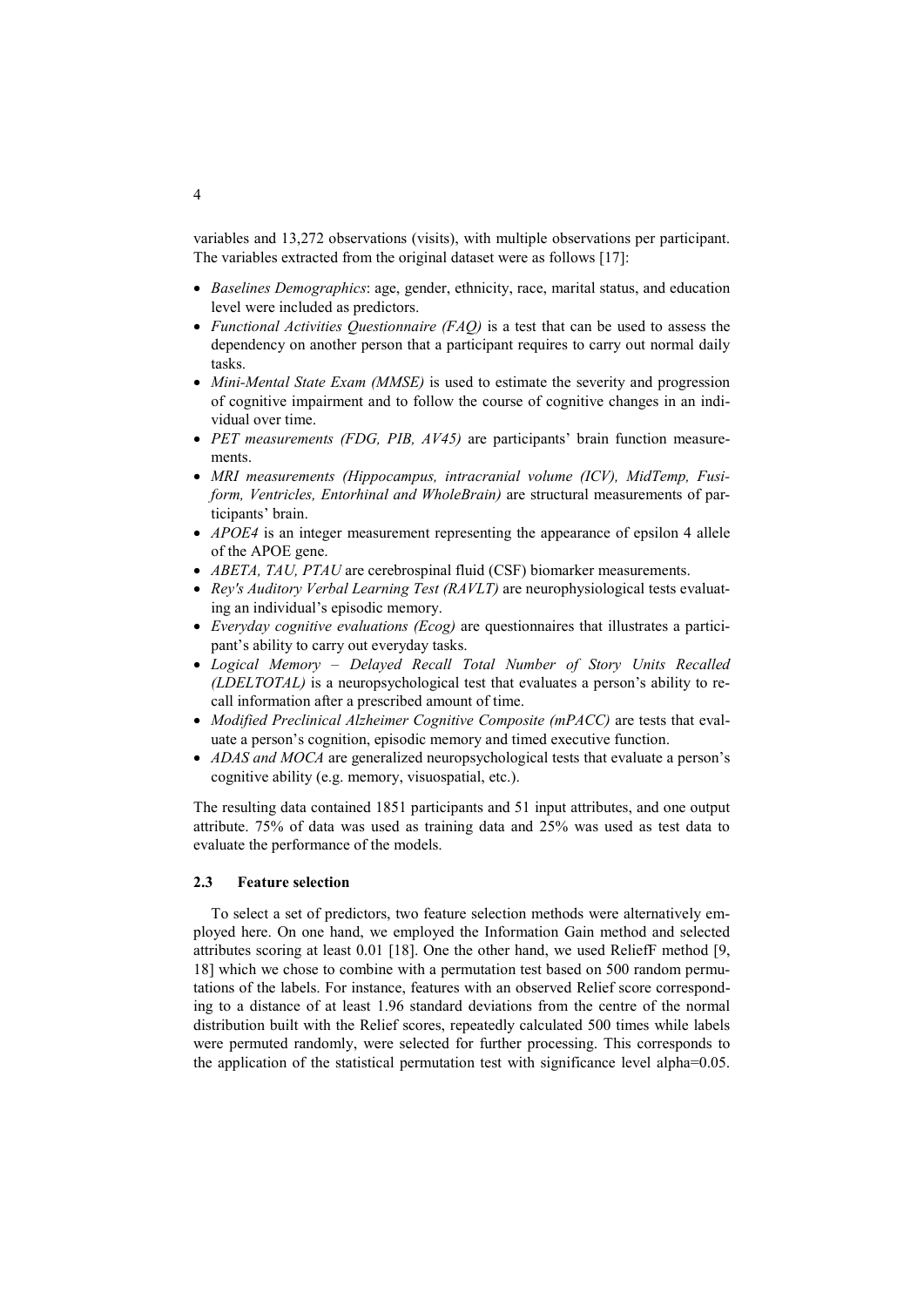Fig. 1 illustrates the example of such a variable mPACCdigit.bl with an observed relief score of 0.38 which is far away from the centre of the distribution, which is an indication that the variable is predictive. The analysis in our study was performed by considering alternative values for the significance level, namely 0.05 and 0.1. However, here we report results obtained with the latter value, which involves a less stringent selection of features, so leads to a larger number of predictors.



Fig. 1. mPACCdigit.bl variable with an observed relief score of 0.38 which is far away from the centre of the distribution, is considered predictive.

Table 1 illustrates the top 10 ranked features according to the two employed feature selection methods, Information Gain, and ReliefF combined with a permutation test, whose results seem to concord significantly.

Due to lack of space, the predictive modelling results reported in this paper correspond to the second feature selection method only, i.e. ReliefF with permutation test, as this led to better prediction results. Note that mPACCdigit.bl predictor illustrated in Fig. 1 is ranked top by this feature selection method, as illustrated by Table 1. However, the downside of the ReliefF method combined with a permutation test in this study, is that it becomes computationally more expensive.

| Rank           | ReliefF         | <b>Information</b> gain |
|----------------|-----------------|-------------------------|
| 1              | mPACCdigit.bl   | LDELTOTAL.bl            |
| $\overline{c}$ | mPACCtrailsB.bl | mPACCdigit.bl           |
| 3              | LDELTOTAL.bl    | mPACCtrailsB.bl         |
| 4              | ADAS13.h1       | MMSE.bl                 |
| 5              | FAQ.bl          | FAQ.bl                  |
| 6              | MMSE bl         | ADAS13.h                |
| 7              | ADAS11.bl       | EcogSPTotal.bl          |
| 8              | EcogSPTotal.bl  | ADASO4.bl               |
| 9              | EcogSPMem.bl    | ADAS11.bl               |
| 10             | EcogSPPlan.bl   | EcogSPMem.bl            |

Table 1: Top 10 features selected with ReliefF and Information gain methods.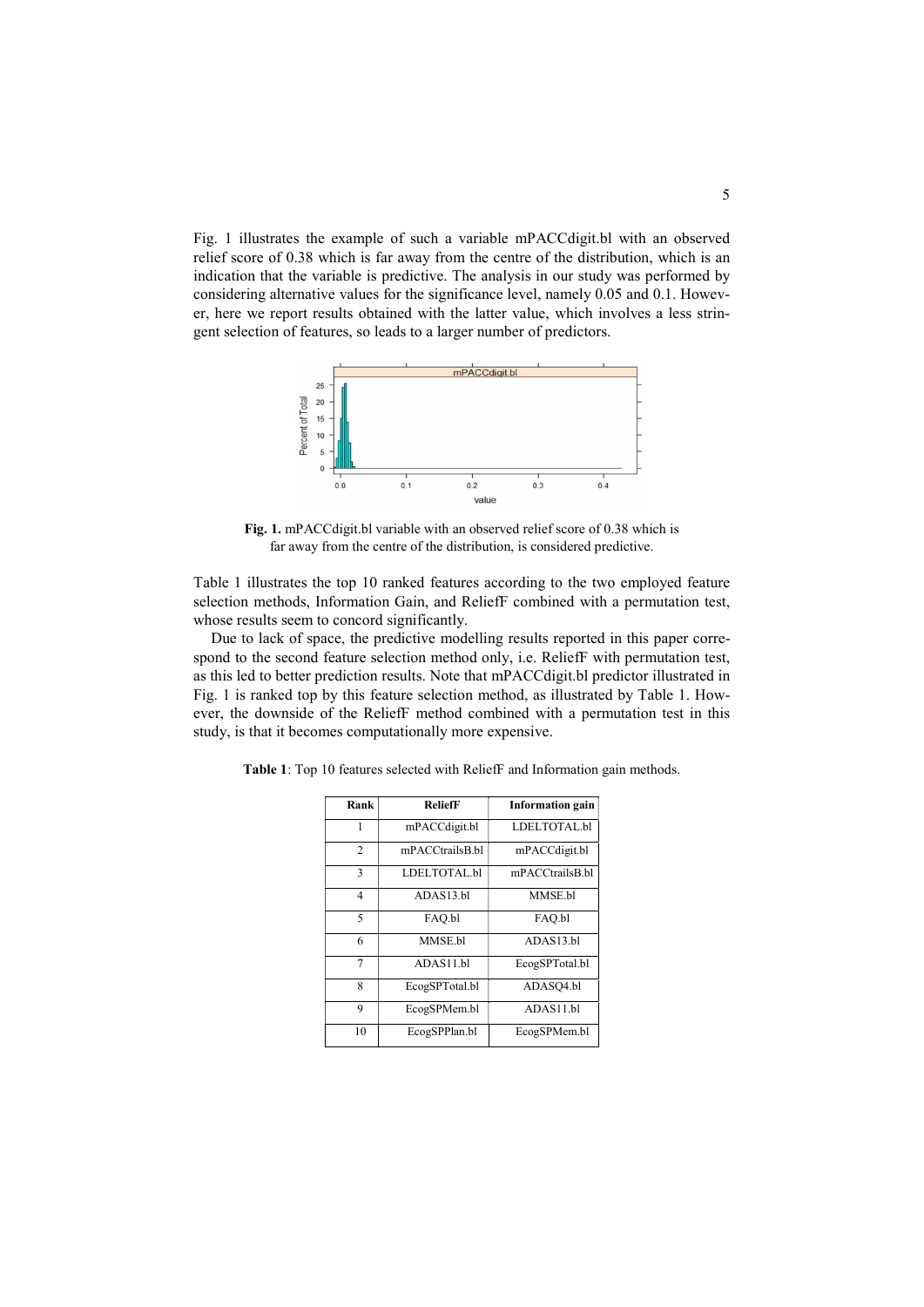#### 2.4 Missing value imputation

For the two MLP models MLP1 and MLP2, 2-dimensional datasets were used, which did not contain longitudinal information. We imputed each visit of a participant from their first visit in order to retain the relationship between different visits and so that the final dataset consisted of only one data instance for each participant.

The ConvBLSTM model used 3-dimensional data, with longitudinal information provided via screening visit data. We replaced the date of each screening with the time difference between visits in order to include information about the sequence of visits as well as the interval between visits. The number of instances of visit codes decreases rapidly after the first visit so the GAIN imputation technique [11] was used to mitigate the lack of later visit data.

#### 2.5 Balancing Classes

Large class imbalance has, most of the times, negative consequences on the performance of the predictive models, as machine learning algorithms tend to focus more on detecting the larger classes. The class distribution for our data is as follows: CN: 617, MCI: 886, Dementia: 348, which suggests that the minority class Dementia could be poorly detected by the predictive models in this case. This problem was mitigated using SMOTE algorithm (Synthetic Minority Over-sampling TEchnique) [12] which reduces class imbalance. SMOTE chooses a data point randomly from the minority class, determines the k nearest neighbours to that point and then uses these neighbours to generate new synthetic data points using interpolation. The synthetic data was added to the minority class to overcome the gap between the majority and minority classes in terms of number of instances. Our analysis used  $k=5$  neighbours, as a default value. This technique is to be applied only on the training set as it shouldn't affect the distribution of classes in the test set in order to obtain unbiased estimates for the performance metrics on the test/ unseen data.

#### 2.6 Tuning the Deep Learning models

Parameter values, such as learning rate, decay value and AMSGrad option of ADAM optimiser, for the models were optimised, using Tree of Parzen Estimators (TPE) optimisation algorithm from 'hyperopt' Python package. Models were then evaluated on the test set. Figures 2 and 3 show the topologies of MLP1 and MLP2 optimised models, respectively, which used LeakyReLU activation functions in the hidden layers and a softmax activation function in the output layer. The models were tuned in a 10-fold cross validation using L1 and L2 regularizations, and the dropout regularization with probabilities 0.2 and 0.4, to prevent overfitting.

6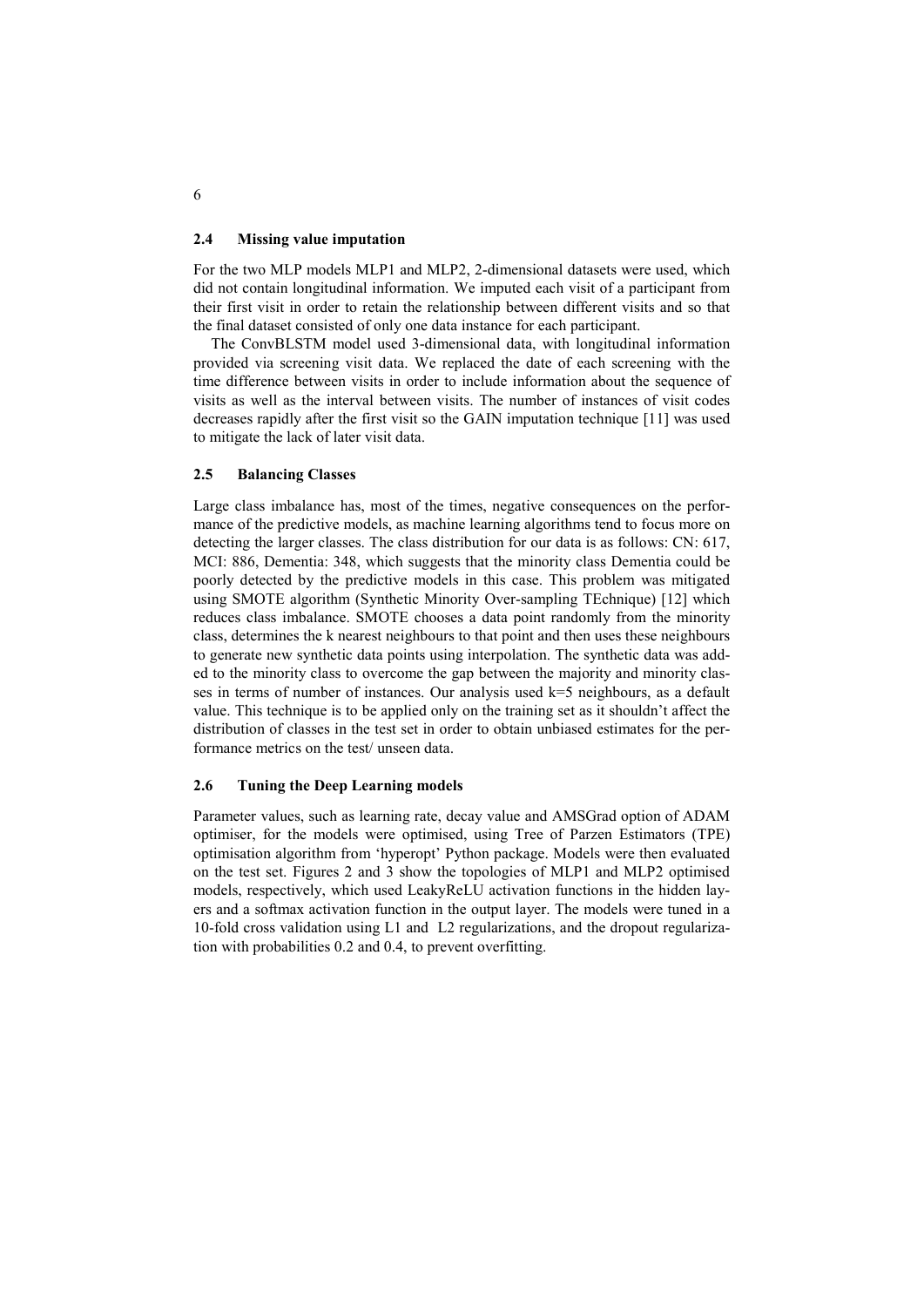

Fig. 2. MLP1: Multilayer perceptron model 1.



Fig. 3. MLP2: Multilayer perceptron model 2.

The ConvBLSTM model used 3D data, imputed with a generalized GAIN model. The first layers of the model applied convolutional and pooling operations [7], with a kernel that convolutes only operations across different dates for each of the features. Theoretically, this approach could have resulted in a loss of time information but this did not apply in our case because we had a different set of features for different visit codes. The approach also guaranteed that information was preserved for the most recent visit codes with a large proportion of missing values for most persons. Follow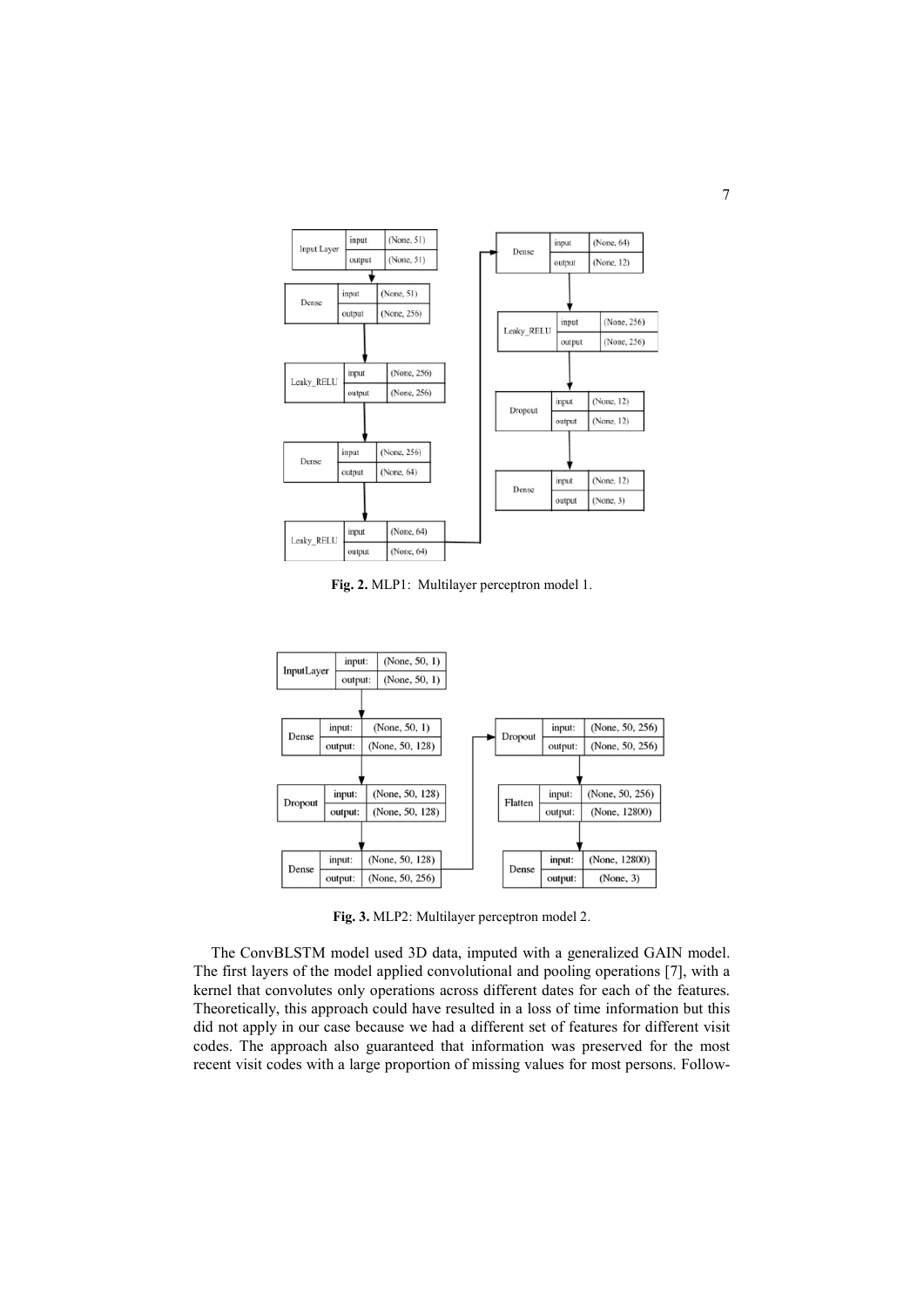ing the convolutional operations, we applied a bidirectional LSTM layer [8, 13] because feature distribution helps preserve time information. After that, we applied a flatten operation to the data and sent the result to the final dense layer with softmax activation function, which gave us the probabilities for each target class (DEM, MCI, and CN). Figure 4 shows the topology of the ConvBLSTM model.



Fig. 4. ConvBLSTM: the Convolutional Bidirectional Long Short-Term Memory model

#### 2.7 Monte Carlo simulation and performance metrics

The stability of well-performing models MLP1, MLP2 and ConvBLSTM was investigated using a Monte Carlo simulation consisting of 100 iterations of the models' tuning and evaluation. We remind that the models' tuning consisted of performing a grid search in a 10-fold cross-validation on the training set (75% of the data) for identifying the best hyperparameters' values. The following performance metrics were evaluated on the test set (25% of the data), and recorded with each Monte Carlo iteration: accuracy, Cohen's kappa statistic, sensitivity (with respect to each class) and specificity (with respect to each class). In addition, for each iteration we recorded the area under the curve (AUC) for each class versus the rest.

#### 2.8 Hardware and software

The MLP1 model was implemented using Python on Tesla k80 GPU, together with a number of packages, including TensorFlow, Keras, hyperopt, scikit-learn, imbalanced-learn, numpy, pandas. The MLP2 model and the ConvBLSTM model were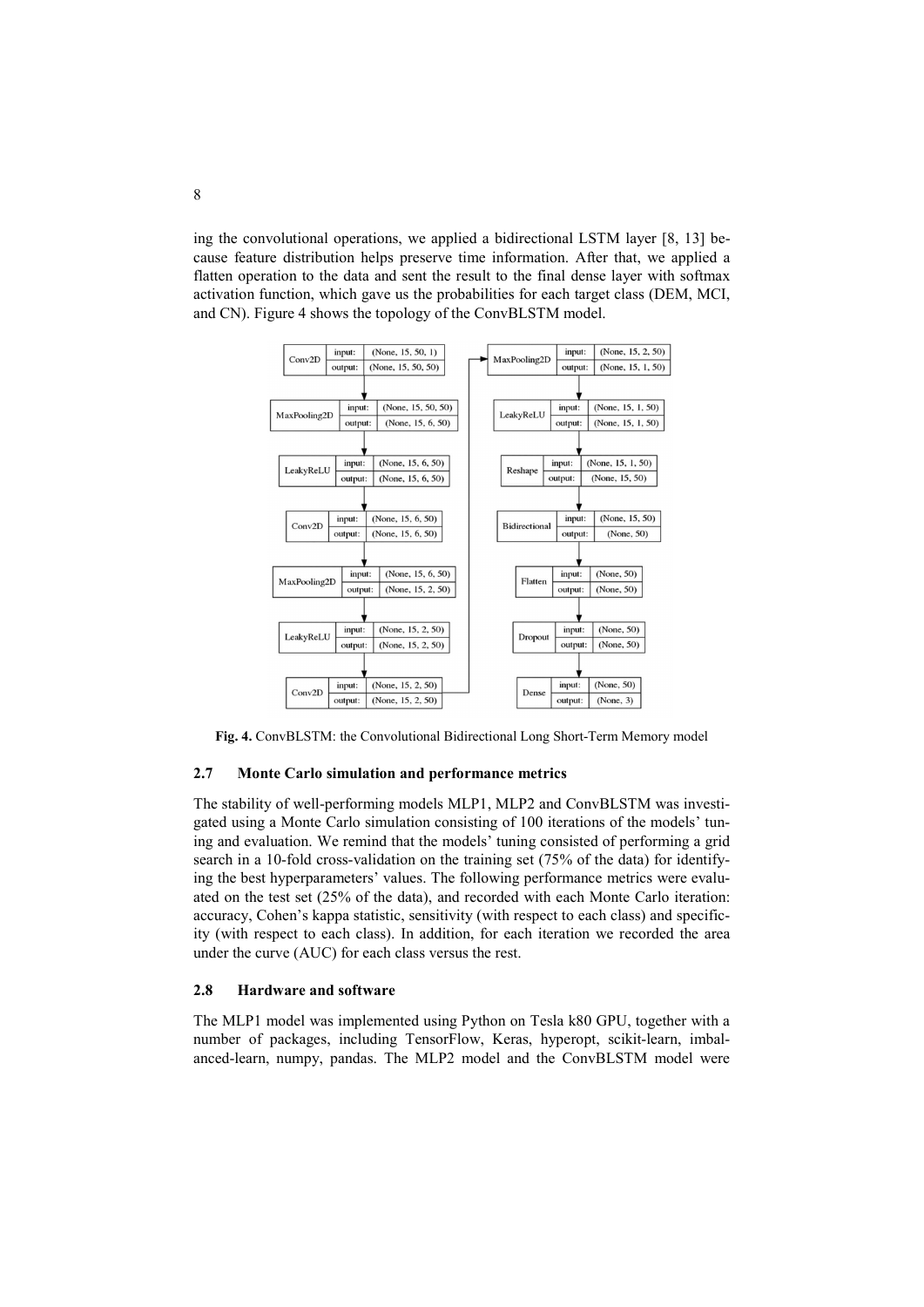implemented with Python on Nvidia GTX 1070 Ti GPU under CUDA API. The same Python packages were used as for the MLP1 model, with the exception of Keras, which was used as part of the embedded tf.keras API from TensorFlow.

### 3 Prediction results

The performance results obtained on the test datasets in the Monte Carlo simulations for our predictive models are presented in this section.

In particular, Fig. 5 below visually compares the boxplots of ROC AUC values for each of the 3 classes MCI, DEM and CN, obtained with 2 conceptually distinct models MLP2 and ConvBLSTM in the Monte Carlo simulation. The boxplots suggest that MLP2 is significantly better than ConvBLSTM if compared with respect to the AUC for MCI class (left side boxplot chart), while the latter model is better than the former model if compared with respect to the AUC for the Dementia class (middle boxplot chart). Moreover, MLP2 is better than ConvBLSTM if compared with respect to the AUC for CN class (right side boxplot chart)



Fig. 5. Monte Carlo: ROC AUC boxplots for Mild Cognitive Impairment (left), Dementia (cetre) and Cognitive Normal (right).

Numeric results for the performance metrics in the Monte Carlo simulations for the MLP models MLP1 and MLP2, are presented in Tables 2 and 3, and those for the ConvBLSTM model are presented in Tables 4 and 5. In particular the class-specific performances of the models for dementia, such as AUC, sensitivity and specificity, as well as the non-specific performances accuracy and kappa, are reflected in Tables 2 and 4.

| Model            | ACC     | <b>KAPPA</b> | <b>AUCDEM</b> | <b>SENSDEM</b> | <b>SPECDEM</b> |
|------------------|---------|--------------|---------------|----------------|----------------|
| MLP 1            | 0.86    | 0.78         | 0.92          | 0.87           | 0.97           |
|                  | SD 0.01 | SD 0.01      | SD 0.01       | $SD$ 0.03      | SD 0.01        |
| MLP <sub>2</sub> | 0.85    | 0.76         | 0.87          | 0.77           | 0.98           |
|                  | SD 0.01 | SD 0.01      | SD 0.01       | SD 0.01        | SD 0.01        |

Table 2. Monte Carlo: Accuracy and kappa statistic for all 3 classes (DEM, MCI, CN), and AUC, sensitivity and specificity of Dementia vs all other classes – MLP1 and MLP2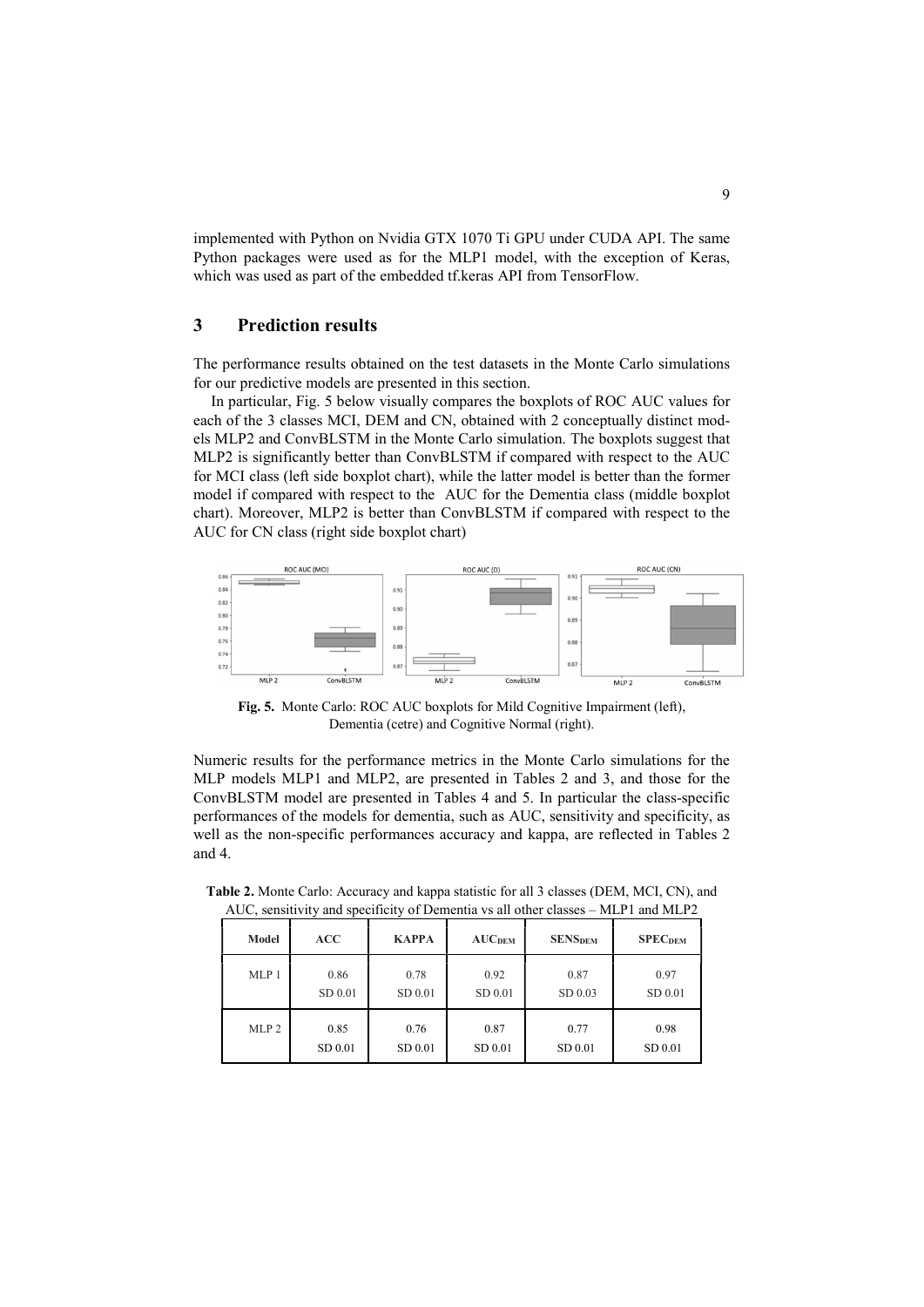| Model            | <b>SENSMCI</b> | <b>SPECMCI</b> | <b>SENSCN</b> | <b>SPECCN</b> |
|------------------|----------------|----------------|---------------|---------------|
| MLP 1            | 0.86           | 0.87           | 0.94          | 0.87          |
|                  | SD 0.03        | SD 0.03        | SD 0.02       | SD 0.04       |
| MLP <sub>2</sub> | 0.88           | 0.83           | 0.87          | 0.94          |
|                  | SD 0.01        | SD 0.01        | SD 0.01       | SD 0.01       |

Table 3. Monte Carlo: Sensitivity and specificity of MCI vs all other classes, and of CN vs all other classes respectively – for MLP1 and MLP2 models.

Table 4. Monte Carlo: Accuracy and kappa statistic for all 3 classes (DEM, MCI, CN), and AUC, sensitivity and specificity of Dementia vs all other classes – for the ConvBLSTM model

| Model              | ACC     | <b>KAPPA</b> | <b>AUCDEM</b> | <b>SENSDEM</b> | <b>SPECDEM</b> |
|--------------------|---------|--------------|---------------|----------------|----------------|
| Conv-BLSTM (GAIN)  | 0.82    | 0.72         | 0.90          | 0.86           | 0.94           |
|                    | SD 0.01 | SD 0.01      | SD 0.01       | SD 0.01        | SD 0.01        |
| Conv-BLSTM (SMOTE) | 0.82    | 0.71         | 0.91          | 0.88           | 0.93           |
|                    | SD 0.02 | $SD$ 0.03    | SD 0.01       | SD 0.01        | SD 0.01        |

Table 5. Monte Carlo: Sensitivity and specificity of MCI vs all other classes, and of CN vs all other classes respectively – for the ConvBLSTM model

| Model              | <b>SENSMCI</b> | <b>SPEC<sub>MCI</sub></b> | <b>SENS<sub>CN</sub></b> | $SPEC_{CN}$ |
|--------------------|----------------|---------------------------|--------------------------|-------------|
| Conv-BLSTM (GAIN)  | 0.69           | 0.86                      | 0.84                     | 0.94        |
|                    | SD 0.04        | SD 0.01                   | SD 0.03                  | SD 0.02     |
| Conv-BLSTM (SMOTE) | 0.66           | 0.88                      | 0.87                     | 0.91        |
|                    | SD 0.04        | SD 0.01                   | SD 0.03                  | $SD$ 0.03   |

## 4 Discussion and conclusion

Deep Learning requires more sophisticated data pre-processing and feature engineering, as well as much more computational time for training a single model in comparison to statistical implementations. The three Deep Learning models explored here were based on two different Deep Feedforward Networks which are Multi-Layer Perceptron (MLP) models, and one Convolutional Bidirectional Long Short-Term Memory (ConvBLSTM) model.

The ReliefF algorithm was the method of choice here used for selecting the most informative features and was a better technique, in this case, in comparison to Information Gain; SMOTE was used to mitigate the large class imbalance in the data.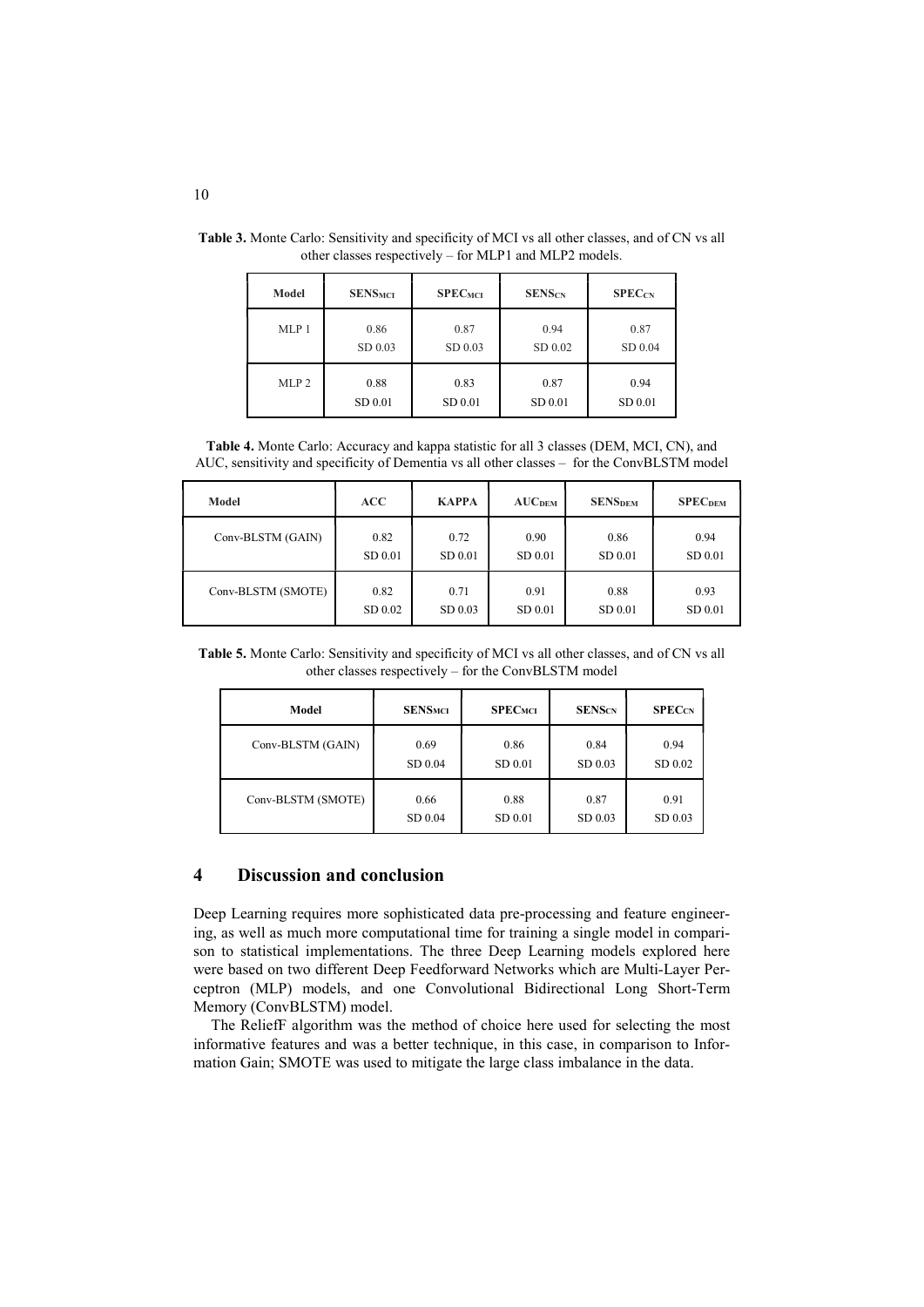The ConvBLSTM model was chosen in order to preserve time information in the data. However, the performance of this model was impacted by the lack of visit code data. The GAIN imputation used to mitigate this was suboptimal as the training algorithm made random imputations of the mask layers and projected an initial data distribution on the matrix of data for each person, without considering any inherent differences between various datasets in the ADNI repository. A proposed enhancement for further work is to analyse missing value groups between different visit codes instances and to train the GAIN model for meaningfully different ADNI sub-project data groups, and not for the whole distribution.

The architecture of the neural network based models may be subject of further improvements in forthcoming work. In the case of the ConvBLSTM model, we experimented with a different shape for convolutional operations, so that it would transform participant matrices feature-wise and not time-wise, but this did not lead to a good convergence. An improvement could be to use the convolution operation separately, and apply the transfer learning technique from our already trained model with different convolution operations while freezing the original layers. This would result in a model graph with two different convolution branches and two different bidirectional LSTM layers that would be multiplied before the final dense layer [14].

The magnetic resonance imaging, positron emission tomography and genetic data in the ADNI dataset were only available in numeric and categorical format, and were not as raw images in this study. This meant that the potential power of Convolutional Neural Networks (CNNs) to classify image data was not explored here.

All of the models were able to recognize patterns differentiating the three classes DEM (Dementia), MCI (Minor Cognitive Impairment) and CN (Cognitive Normal), which indicates that each of these machine learning approaches has the capacity to accurately predict dementia and mild cognitive impairment.

Potential directions for further exploration include: (1) improving the modelling of time-based associations, with GAIN imputation to mitigate the sparseness in data for recent visits; (2) exploring other neural network model architectures, such as separating the convolution operation; and (3) applying CNNs to raw image data as these are likely to provide better performance for image classification. With these enhancements it is envisaged that individualized dementia-risk scores will be created and time information will be modelled more effectively.

#### References

- 1. World Health Organisation, "Dementia", www.who.int/en/news-room/factsheets/detail/dementia.
- 2. M. Prince, A. Wimo, M. Guerchet, G. Ali, Y. Wu, M. Prina, "The Global Impact of Dementia, An analysis of prevalence, incidence, cost and trends", World Alzheimer Report, 2015.
- 3. E. Barrett and A. Burns, "Dementia Revealed. What Primary Care Needs to Know", Department of Health UK, 2014.
- 4. T. Panch, P. Szolovits, and R. Atun, "Artificial intelligence, machine learning and health systems", Journal of Global Health, 8(2), 2018.